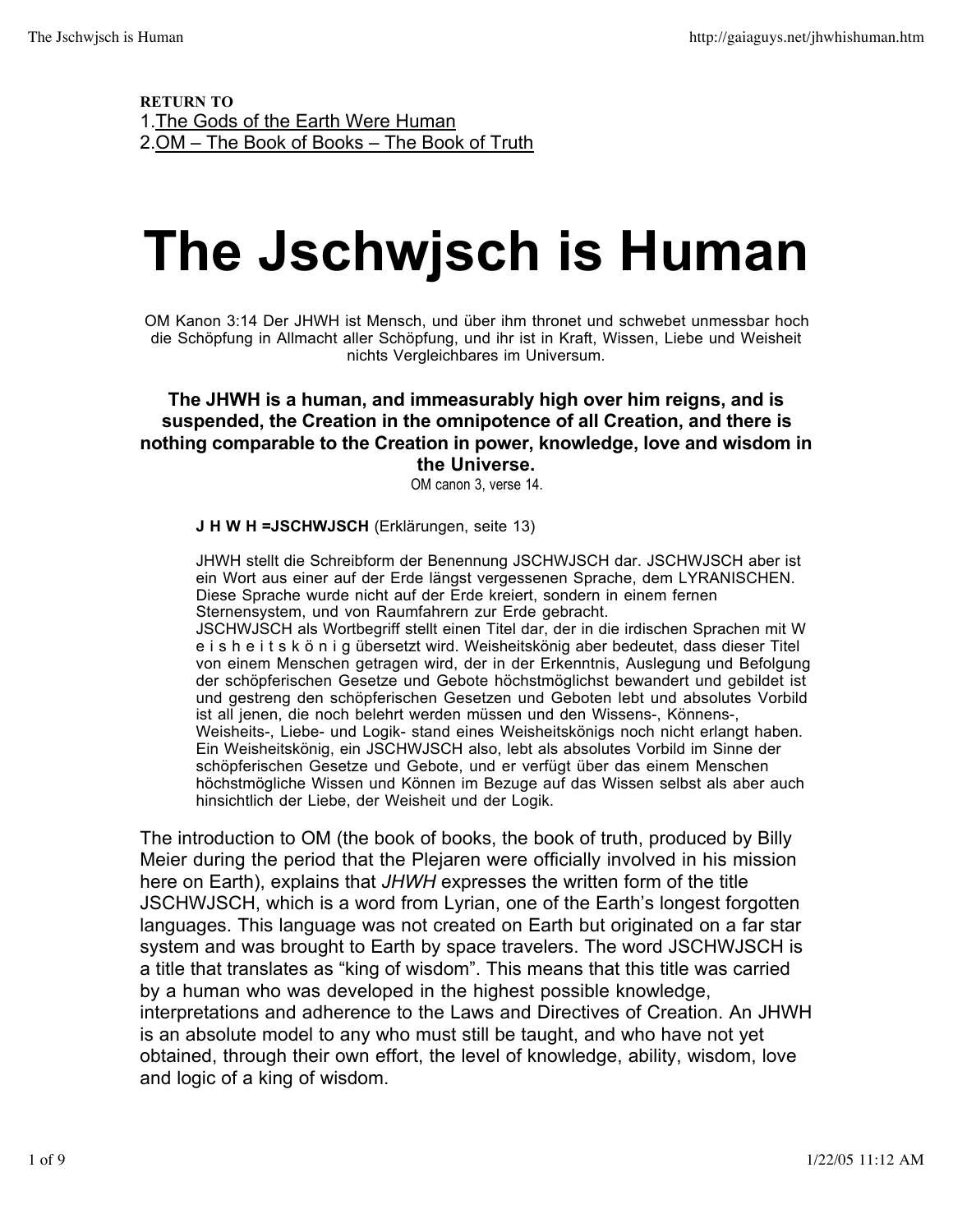OM, takes several canons to explain in no uncertain terms that the role of the JHWH is as a teacher and instructor of the people and of the prophet, that he is not a ruler, nor is he all-knowing, and he is certainly not the Creator. He tolerates no worship. Adoration, worship and prayer are never appropriate to direct at the JHWH, or to the prophet, but only to Creation.

Kanon 2:8 Nicht ist verehrungswürdig und anbetungswürdig der JHWH, denn dies gebühret allein der Schöpfung. 9. Und nicht ist verehrungswürdig und anbetungswürdig die Geistführer des Propheten, denn dies gebühret allein der Schöpfung. 10.Und nicht sind verehrungswürdig und anbetungswürdig die Geistführer des Propheten, denn dies gebühret allein der Schöpfung.

FIGU's booklet, *49 Questions* contains the following translation of this passage.

The JHWH is not worthy of worship and adoration, as these are exclusively intended for Creation. The prophet is not worthy of worship and adoration, as these are exclusively intended for Creation. The prophet's highly evolved spiritual guides are not worthy of worship and adoration for, once again, these are exclusively intended for Creation.

OM, Kanon *5*:17 Die Schöpfung ist unendliche Kraft, unmessbare Grösse und unmessbares Geheimnis, und keine menschliche Kraft vermag sich ihr zu nähern.

The Creation is infinite power, of immeasurable size and the immeasurable secret, and no human power may come near to it.

#### **J H W H =JSCHWJSCH** (Erklärungen, seite 13)

Der Titel JSCHWJSCH wurde schon zu sehr alten Zeiten zur Erde gebracht, schon vor Millionen von Jahren, und stets hatte er einen führenden und guten Klang. Unter den Raumeinwanderern waren jedoch leider auch Elemente, die sich unrechtmässig selbst zu JSCHWJSCHs erhoben hatten, ohne dass sie dafür qualifiziert und gebildet waren. Und sie waren es, die in Machtgier schwelgten und sich dementsprechend benahmen. Sie legten sich neue Titel zu, die von den Menschen der Erde verstanden wurden, so nämlich die Titel von Kräften, die die Schöpfungskraft verkörpern sollten. Schöpfer war die naheliegendste Benennung, die dem Menschen der Erde am plausibelsten war, weshalb sie sich also auch in dieser Form benennen und feiern liessen. Der Schritt zur Verehrung und Anbetung war dann nur noch klein. Die Verfälschung des Titels JSCHWJSCH zum Schöpfer war vollumfänglich gelungen, samt den damit verbundenen Konsequenzen.

The OM introduction explains further that the title JSCHWJSCH was brought to Earth millions of years ago and it was always associated with leadership and goodness. But unfortunately among the space travellers were also elements who wrongly raised themselves as JSCHWJSCHes without being qualified and developed as such. They indulged their desire for power, and behaved accordingly. They gave themselves new titles that the people of Earth would understand. They gave themselves the titles of powers that should belong to Creation. "Creator" was the closest title that was most plausible to the Earth people and so they let themselves be called this, and celebrated as such. From there it was only a small step to receiving praise and worship. The falsification of the title JSCHWSCH, so that it came to mean Creator, was fully successful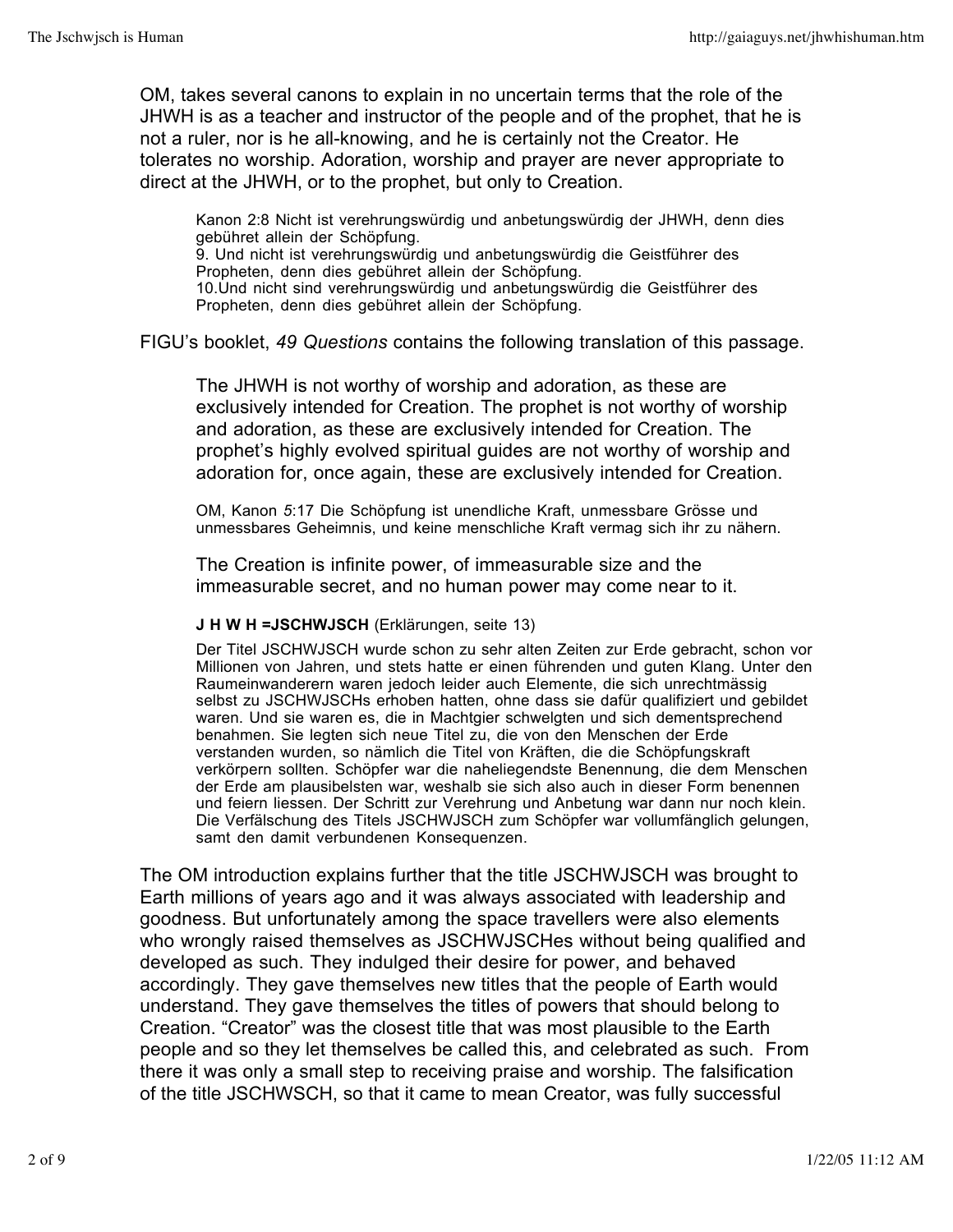along with the associated consequences.

Kanon 20:48 Und es ist weder der JHWH noch der Prophet strafend oder straffordernd, und sie üben weder Gewalt noch Zwang, noch belehren sie, dass geübet werden soll Gewalt oder Zwang.

Kanon 20:175 Denn Götter und Götzen fordern Untertänigkeit und Demütigung vor ihnen, und sie schaffen Gewalt und Zwang, und also Ausbeutung und Versklavung durch Angst und Furcht, die da erzeugen Unfreiheit und Willensbruch im selbständigen und selbstentscheidenen Denken und Handeln.

OM says that neither the JHWH nor the prophet exercise force or coercion, nor do they teach that force and coercion (power and force) should be exercised. Neither are they punishing, nor do they order punishment. But gods and idols demand subordination and humility before them, and they create force and coercion, and therefore exploitation and enslavement through angst and fear which results in the subjugation and breaking of the will in the case of independent and self-determining thoughts and behaviour.

Kanon 6:3 Es besagen die Gesetze und Gebote der Schöpfung, dass eine jegliche Herde eines Leittieres bedarf.

4. Und ein jegliches Heer bedarf eines Führers.

5.Und ein jegliches Volk bedarf einer weisen Leitung.

6. Und ein jegliches Menschengeschlecht bedarf eines weisen Königs.

7. Ein jegliches Menschengeschlecht bedarf eines weisen, wissenden, in Liebe, Pflicht, Können und in Erkenntnis und Ratgebung gebildeten Königs, so also des Wesiheitskönigs.

OM explains that the role of the genuine JHWH is in accord with the laws and directives of Creation, because one of the laws of Creation, as explained in canon 6, is that every herd requires a lead animal, every army needs a leader, and every people requires a wise leadership. And so every human kind requires a wise, knowing king - a king of wisdom - who is developed in love, obligation, cognizance and advice giving.

*On the 12th November 2003 JHWH Ptaah said that Iraq will only have peace when the US the English and the UN powers pull out of the country. If this doesn't happen then not only numerous lives will be lost by the military, but also UN personnel, diplomats, members of aid agencies, terrorists, suicide assassins, innocent women, children, men, reporters, tourists and also guerilla fighters who position themselves to defend against the occupying forces. Ptaah explains that the USA spreads itself like noxious vermin over the world. The United States of America must withdraw its military from where it has spread itself around the world in its push for world domination. It must pull back into the United States. England should also withdraw. And Israel must give the Arabs their land back. He says that through these actions alone can international terrorism be quieted and defeated. And it's all the same whether the terrorism comes from the United States of America, England, Israel or the known terrorist organizations. (scroll to bottom of this*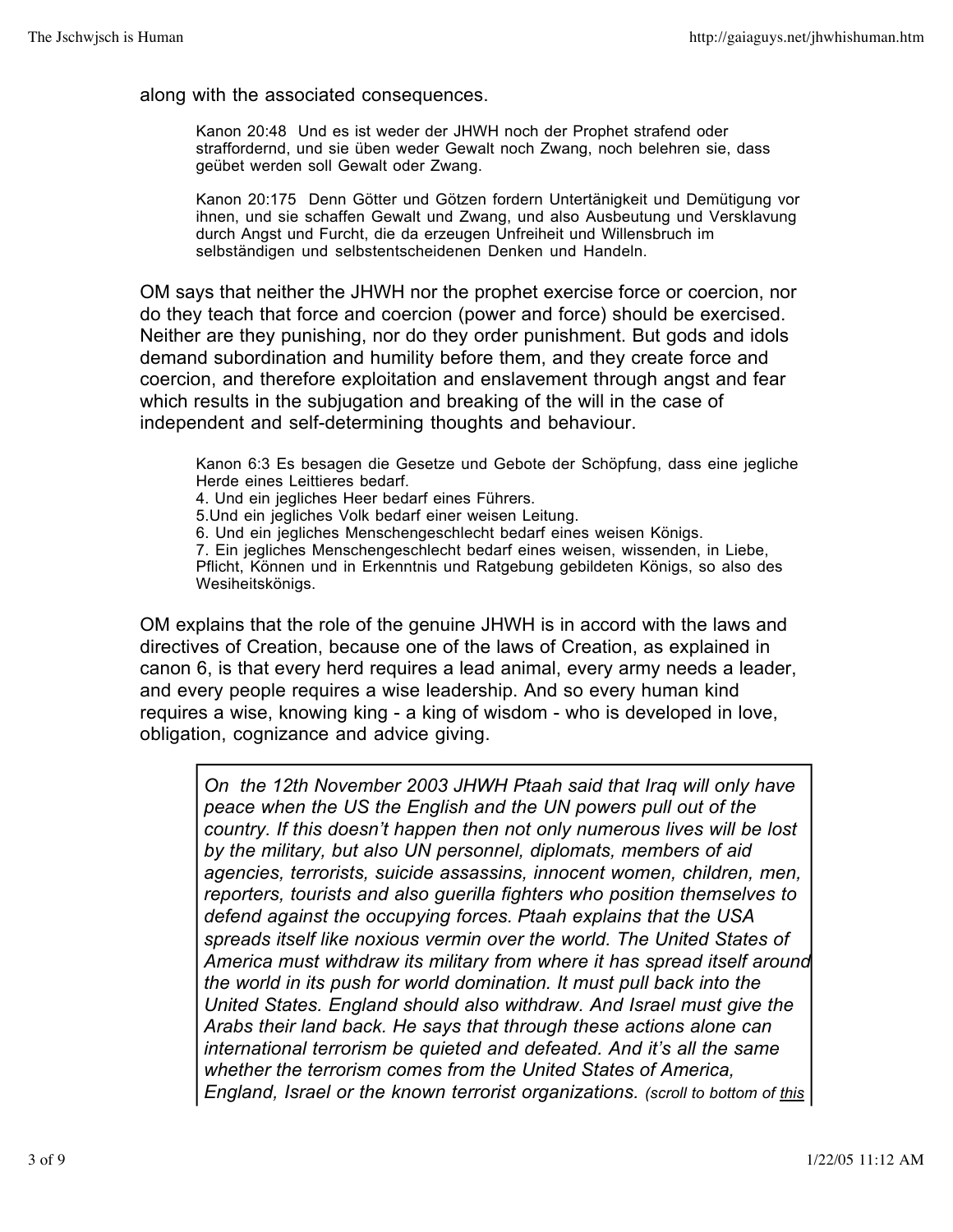*article for context of excerpts from Ptaah)*

Kanon 25:5 Es ist der JHWH höchster Geistführer über verschiedene Menschengeschlechter, die da sind lebend auf verschiedenen Welten, und es ist der Prophet höchster Geistführer über den Menschengeschlechtern einer Welt.

The JHWH is the wisdom king of the humankind of three worlds. So he is the highest spirit leader over various different humankinds, who are living on different worlds, while the prophet is the highest spirit leader over the humankind of any one world. The JHWH is the only JHWH for the Earth humankind and for the far-travelers out of the depths of the universes, who are there as his helpers and guardians. Amongst human beings there is nothing of equal form to the JHWH. He is the instructor for the prophet and for the humankind.

Kanon 25:20 Und so der JHWH ist wissend, könnend und weise und voller Liebe durch die eigene Kraft der eigenen Erkenntnis, so also ist auch der Prophet, dem nichts geschenket ist an Wissen, Weisheit und Können und Liebe, sondern der dem JHWH und allem anderen Leben gleich, durch eigene Kraft, in sich selbst die Erkenntnis keimen und werden lassen musste.

42. Und nicht ist also im Auftrage der Schöpfung ein Mensch zu Menschen gesendet als Belehrer, sondern es sendet sich der Mensch selbst als Belehrer zu seinesgleichen, wenn er ist genügend gewachsen in Erkenntnis, wenn er ist wissend und könnend in gutem Masse und Geistführer also, und wenn er ist in sich selbst berufen als Geistführer, so er keiner Berufung und keiner Ernennung bedarf von höherer Warte, weil da diese Warte niemals ist gegeben.

The JHWH isn't simply given his knowledge, wisdom, ability and love. He, along with all other life, must let the cognition germinate through his own power and effort. And so the JHWH is knowing, able, wise and full of love through his own power of cognition. And the JHWH was not dispatched by Creation but came through his own will. And this is so for the prophet too. A human sends himself as a teacher to his own kind when he is sufficiently developed in cognition, is knowledgeable in good measure and able, and is therefore a spirit leader and feels that from within himself he is called as a spirit leader. He requires no calling and naming from a higher watch because there is no higher watch.

OM, Kanon 20:43 Und es sprichet weiter der JHWH zum Propheten: Belehre die Menschen, dass nicht sind alle Schätze des Wissens, des Könnens, der Liebe, der Wahrheit und der Weisheit der Schöpfung beim JHWH und beim Propheten, den die Schätze und die Geheimnisse der Schöpfung sind unermesslich und niemals erfassbar für einen Menschen, denn die Schöpfung ist das unmessbare Geheimnis.

In OM canon 20 the JHWH is instructing the Prophet. He tells the prophet he must teach the people that the JHWH and the Prophet do not have all the wealth of knowledge, ability, love, truth and wisdom of the Creation, because the treasures and secrets of Creation are immeasurable and never comprehensible for a human. This is because the Creation is the immeasurable secret.

Kanon 25:8 Und also ist gegeben dadurch, dass der JHWH kann sammeln grössere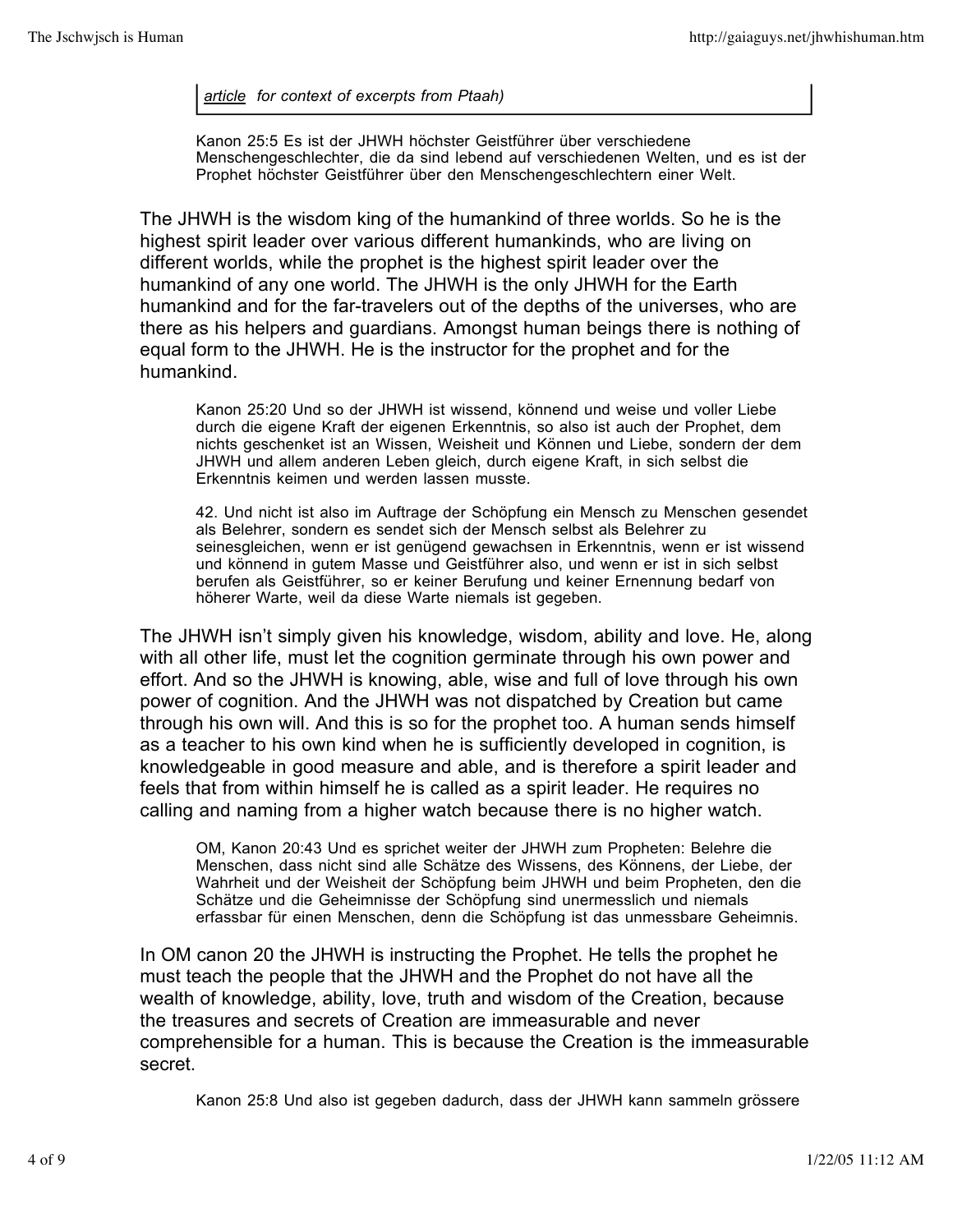Erfahrung als der Prophet, so der JHWH dem Propheten gleichet als ein Vaterfreund, dessen grösseren Weisheit und Erfahrung sich einordnet der Prophet.

14. Also bestehet nicht Hierarchie unter den Lebensformen nach shöpferischem Sinn, und also bestehet nicht Hierarchie zwischen dem Propheten und dem JHWH, und also bestehet nicht Hierarchie zwischen irgendwelchem Leben oder zur Schöpfung.

In a Creational sense there exists no hierarchy among lifeforms and therefore this applies with the prophet and the JHWH, and it also applies between different life or [and] to the Creation. But the JHWH can gather greater experiences than the prophet, so the JHWH is like a father-friend to the prophet whose greater wisdom and experience organises the prophet.

People express frustration or cynicism at the fact that, although hundreds of day time photos and film clips exist of the extraterrestrial craft visiting Billy Meier, the current Plejaran do not let themselves be seen or photographed. The Plejaran have explained to Billy Meier why this is, and reasons are also laid out in OM. Because the JHWH is a physical human being he can, of course, be touched and seen, but he guards against being seen or felt by any people who still require instruction in the laws and directives of Creation. This is because he does not tolerate worship and adoration, nor does he desire it. There are people who erroneously seek to worship and adore the JHWH, the prophet and their helpers, and so the prophet and the guards and helpers of the JHWH also refrain from moving about directly among the people.

OM, Kanon 7:14 Also bleibet der JHWH dem noch zu belehrenden Menschen unsichtbar und ungreifbar, und so auch alle seine ihm Angeordeneten, die Helfer und Wächter, so die noch zu Belehrenden nicht zur Verehrung und Anbetung neigend werden, und so der Mensch allein durch Verstand und Vernunft und durch Wissen, Wahrheit, Liebe und Weisheit um seine Existenz wissend werde, gleichermassen er auch zu tun hat im Wissen um die Existenz der Schöpfung*.*

Canon seven explains. Therefore the JHWH remains invisible and ungraspable to people who still require the instruction in the laws and directives of Creation. And so do all those who are under the JHWH's orders who are the helpers and guards. This is so that the people still requiring instruction do not lean towards worship and adoration. And so the human only becomes knowledgeable about their existence through understanding and reason, through knowledge, truth, love and wisdom. In the same way the human must also gain knowledge concerning the existence of Creation.

Kanon 20:34 Also ist ihnen gegeben nur der Weg, dass sie lernend sein müssen und erkennend in sich selbst und durch eigene Kraft, ohne dass sie die Zeichen berühren oder in ihre Nähe treten können, so sie allein wissend werden durch die Erforschung der Wahrheit in ihrem Innern.

This requirement to learn through our own efforts, enquiry and reason is also stressed in an explanation for why the JHWH and the prophet don't provide signs to convince people. We must become knowing, only through searching for the truth inside ourselves.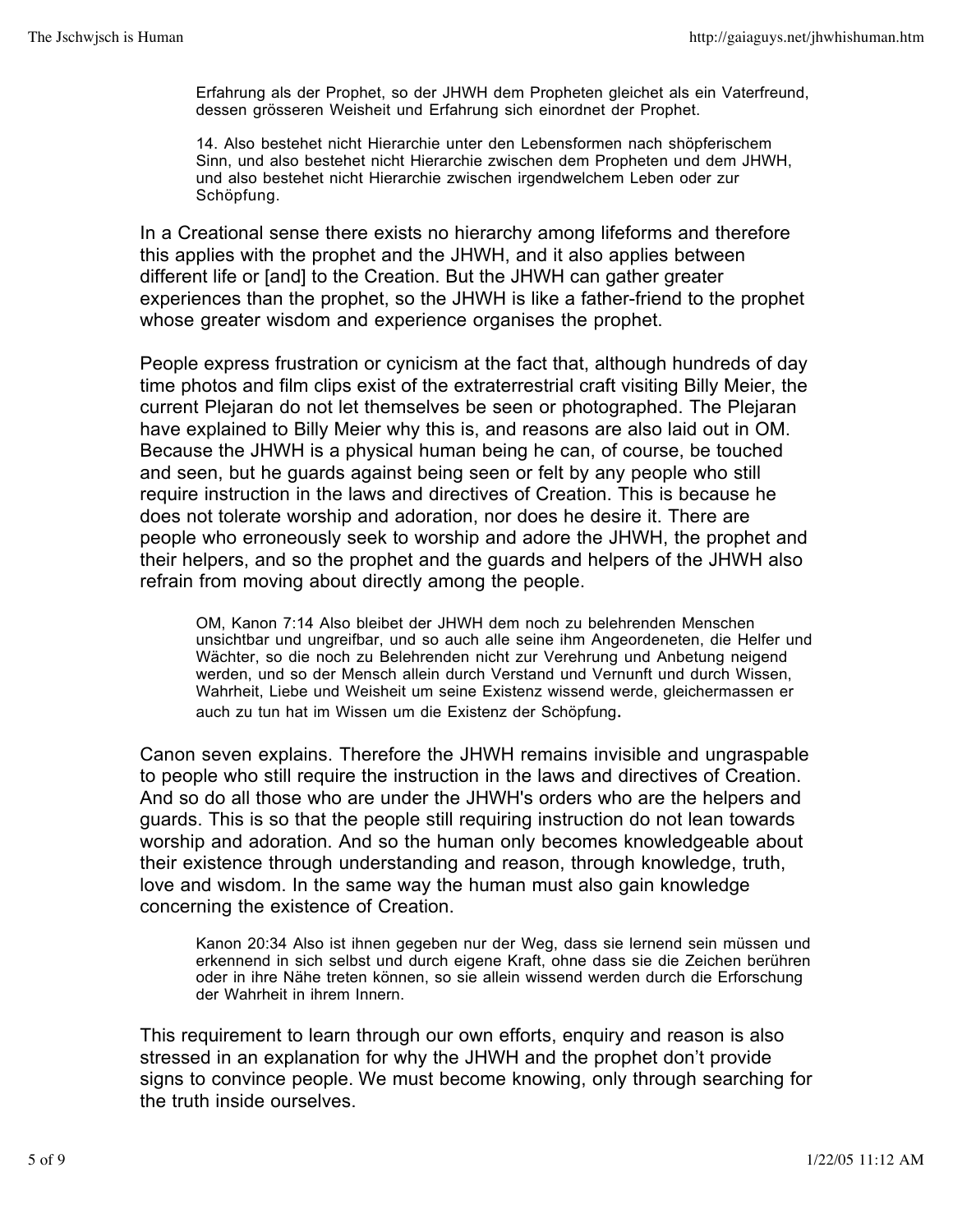Of course, as mentioned, there has been a mass of evidence of the comings and goings of the Plejaran in their ships, not to mention what they have left behind in the form of information which could not reasonably have come from Earth sources. For the ship activity we need only look at the daytime photographs produced by one-armed Billy Meier well before the age of personal computers, and without financial resources or assistance, as well as the independent witness accounts of people who have been in the vicinity of the centre in Switzerland and those involved in Meier's work. You can read about the evidence and scientific analysis of the photos and other evidence at Michael Horn's web site. Guido Moosebrugger's *And Still They Fly* is essential reading for learning about the evidence and the more personal witness accounts.

…JHWH *Ptaah lists the U.S. President George W. Bush, Great Britain's Prime Minister, Tony Blair and Israel's Prime Minister, Ariel Sharon among the most dangerous terrorists threatening the world now. He says that the guilt for Iraq is carried by them. It is also carried by all their supporters and all those who "pull on the same cord". He said that together with the open terrorist organizations, like Al Qaida, these state powerful terrorists will cause such trouble on Earth like has never been since time immemorial. They will achieve this with the help of their executives, the secret services and the military. But rationality on this Earth can prevail. George Bush, Tony Blair and Arial Sharon and their fanatical followers must be freed from their positions, and not be replaced by the same kind of war mongers, if we are to prevent such a world-wide catastrophe breaking out over the Earth and humanity. In rationality we must stand together as one and throw the state powerful criminals from their positions and replace them with peace loving, worthy, respectful, righteous powers. If this does not happen then there will be an evil end. …(scroll to bottom of this article for context of excerpts from Ptaah)*

In OM canon 31, the prophet Henok reports on the comings and goings of the JHWH of his time, 9 308 years before the time of the prophet Jmmanuel.

Kanon 31:55 Und es leben der JHWH und seine Helfer an erdenfremdem Orte, von wo er über die Erde und die Menschengeschlechter wachet, und von wo er oder seine Wächter also erscheinen im singenden Lichte, so also durch die Lüfte schwebend.

56. Und also erscheinet von jenem Orte herkommend der JHWH durch die Lüfte alleine oder mit seinen Heerscharen, und also in der ganzen Stärke seiner Macht, und den Himmel bedeckend mit den strahlenden Lichtschiffen, die da ohne Segel aber singend fliegen in den Lüften.

The JHWH and his helpers live on a place strange to Earth, from where he watches over the Earth and the humankind, and from where he or his watchers appear in singing lights, so therefore are suspended through the air. And so the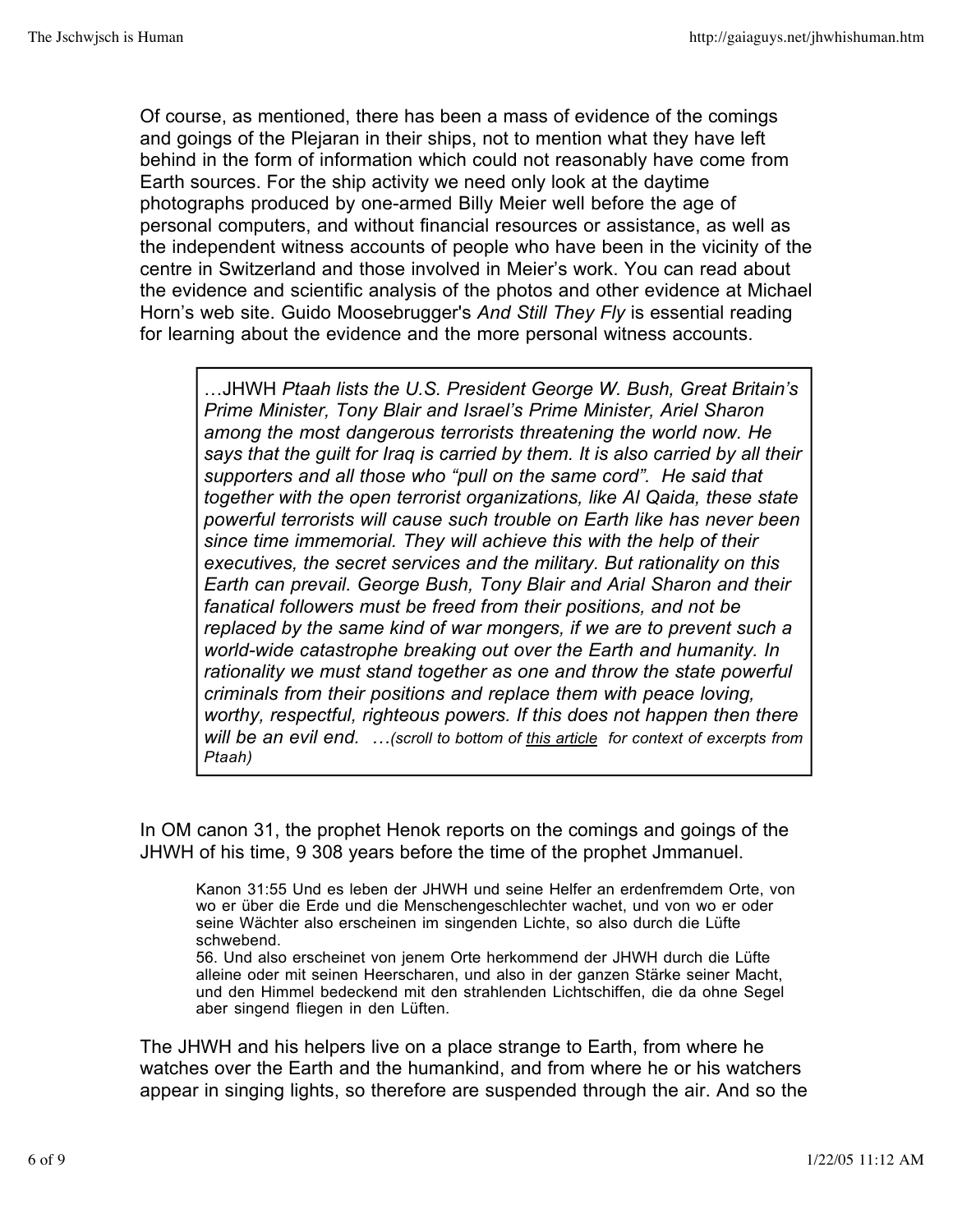JHWH appears from any place coming through the air alone or with his assembled host, and therefore in the entire strength of his authority, and the Heaven was covered with the radiating light ships, that without sails are there, flying, singing in the air.

Kanon 2:14 Achtet, übet und bringet jedoch Respekt und Ehrfurcht entgegen allem Leben, so auch dem JHWH der irdischen Menschengeschlechter und auch dem Propheten und des Propheten Geistführer.

While we should not worship the JHWH or the prophet, who are only human and don't come near to Creation, OM teaches that we must pay attention to, exercise and bring respect and reverence towards, all life. And this means that we should also respect and revere the JHWH of the Earthly humankind and also the Prophet and the prophet's spirit guides. The JHWH and prophet are due the respect and reverence of the people of the Earth. But the Creation is due the honor, respect and reverence of the JHWH, the Prophet and the people.

Canon 2 says that the JHWH and the Prophet reveal the laws and directives of the Creation. They do this in free recognition and fulfillment of the obligation for the fulfillment of the laws and directives of Creation. The JHWH does not rule over humanity and does not use force or coercion. The Earth human should have no gods or idols, but instead only the JHWH of the Earth, over whom the Creation in immeasurable greatness is suspended. The JHWH and prophet are the bringers of the laws and directives to the humankind, and their wishes and advice should be followed and respected because they come from the laws and directives of Creation, which should always be adhered to. The human should not abuse the teachings of the JHWH and the Prophet as they are the true knowledge, interpretations and advice of the sevenfold order that springs forth out of the laws and directives of Creation.

*…JHWH Ptaah said that the majority of people want peace and freedom and the preservation of life. The majority of people are not big criminals against humanity. It is only a few state powerful terrorists and their henchmen who exercise terrorism through the power of secret services, through the military and all their supporters. Such is the case in the United States and in Israel. These few totally irresponsible, powerful criminals against humanity - thoughtless and unscrupulous murderers - hurl people into death, need and misery and destruction. It is incomprehensible that the people let this happen and do not rise up against the murderous dictators. Murderous state powers who are chosen by the people are also such dictators. They abuse their power through war, state terrorism, murder and destruction….(scroll to bottom of this article for context of excerpts from Ptaah)*

The teaching of the Plejaran was apparently also carried through 2000 years ago by the prophet Jmmanuel as written down by Judas Iscariot in the text, Talmud Jmmanuel. A key teaching distinguishing Jmmanuel's words in the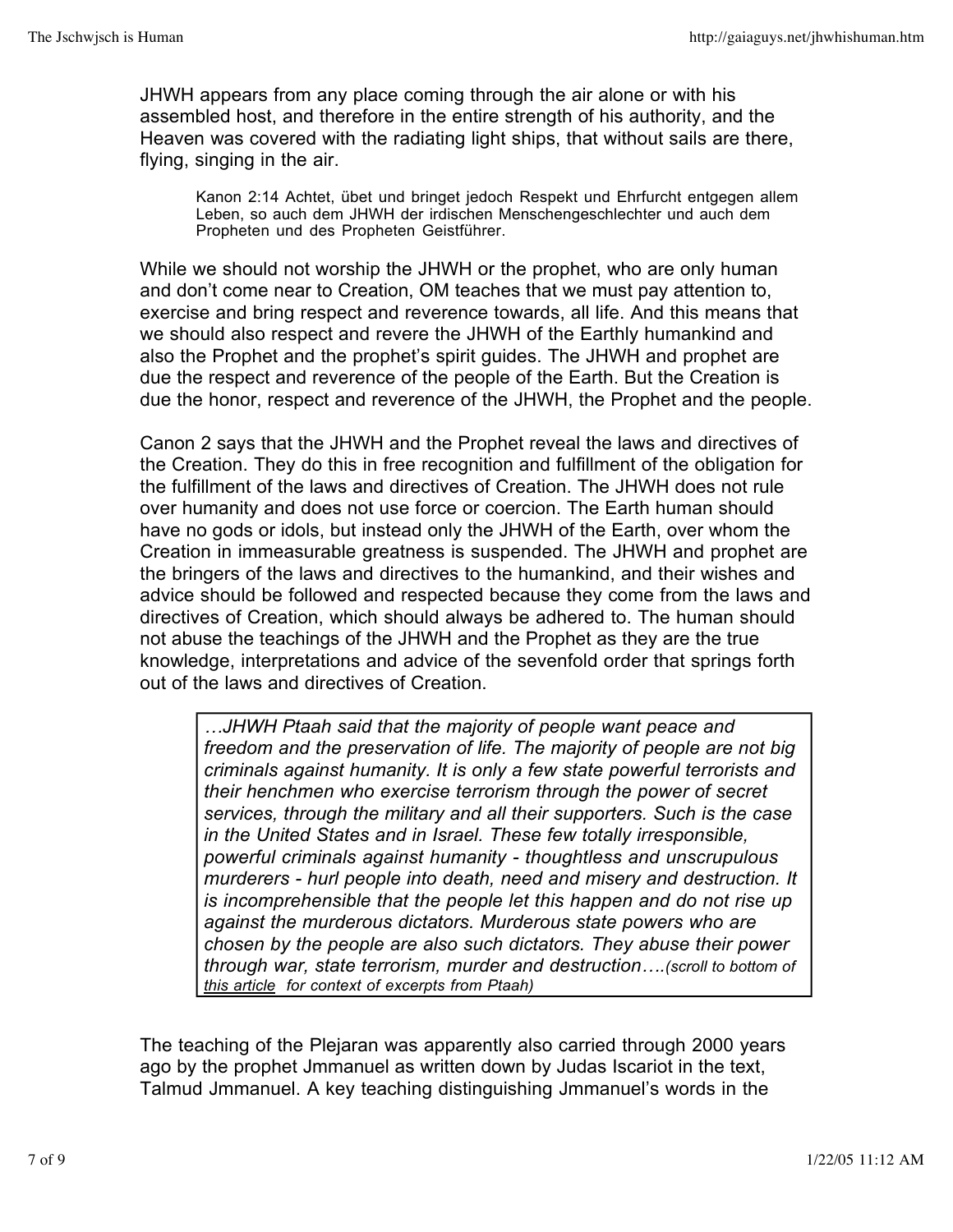Talmud Jmmanel from those in the New Testament book of Matthew, concerns the highest law of all - the law of Creation. The following is from Talmud Jmmanuel, chapter 23, *The Greatest Commandment.*

#### Das grösste Gebot

31. Da aber die Pharisäer hörten, dass Jmmanuel den Sadduzäern das Maul gestopft hatte, versammelten sie sich und hielten einen Rat.

32. Und einer unter ihnen, ein Schriftgelehrter, versuchte ihn und fragte: «Jmmanuel, welches ist denn das vornehmste Gebot im Gesetz? »

33. Er aber sprach und fragte: «An wessen Gesetz denkst du, an das des Kaisers, oder denkst du an das Gesetz Gottes, oder denkst du an das Gesetz der Schöpfung?»

34. Der Schriftgelehrte aber sprach: «Ich denke an die Gesetze der drei. » 35. Jmmanuel aber sprach: «Das höchste Gebot im Gesetz der Schöpfung ist das: Erringe die Weisheit des Wissens, so du weise die Gesetze der Schöpfung befolgen mögest.

36. Das höchste Gebot des Gesetzes Gottes aber ist das: Du sollst Gott als den Herrscher der drei Menschengeschlechter achten und seine Gesetze befolgen, denn er ist der Weisheitskönig der drei Menschengeschlechter und ein guter und gerechter Ratgeber.

37. Das höchste Gebot des Kaisers Gesetzes aber ist das: Du sollst dem Kaiser gehorsam sein und seine Gesetze befolgen und ihm den Zehnten geben, denn er ist der Herrscher über das Volk und dessen Hüter und Beschützer.

38. Dies sind die vornehmsten und grössten Gebote der Gesetze der drei, bestimmet nach ihrer Art.

39. Das andere aber ist das und dem ersten gleich: Du sollst als Allmacht nur die Schöpfung nennen, denn sie allein ist beständig in allen Dingen und darin also zeitlos.

40. Gott und der Kaiser sind vergänglich, die Schöpfung aber ist unvergänglich. 41. In diesen zwei Geboten hängt das ganze Gesetz und die Propheten. 42. Die Gesetze Gottes und des Kaisers sind menschliche Gesetze, so sie unter den Menschen Ordnung und Recht halten sollen.

43. Die Gesetze der Schöpfung aber sind die Gesetze des Lebens und des Geistes; also sind sie unvergänglich und beständig.

#### The Greatest Commandment

31. But when the Pharisees heard that Jmmanuel had silenced the Sadducees, they gathered and deliberated.

32. And one among them, a scribe, tested him by asking, Jmmanuel, which is the foremost commandment in the law?"

33. Jmmanuel asked in return, "Whose law are you thinking of, the law of the emperor, or are you thinking of the law of god, or are you thinking of the law of Creation?"

34. The scribe said, "l am thinking of the laws of all three."

35. But Jmmanuel said, "The highest directive in the law of Creation is this: Achieve the wisdom of knowledge, so that you may wisely follow the laws of Creation.

36. "But the highest commandment of the law of god is this: You shall honor god as the ruler of the three human lineages and obey his laws, for he is their king of wisdom and a good and just counselor.

37. "And the highest command of the laws of the emperor is this: You shall be obedient to the emperor, follow his laws and give to him the tithe,